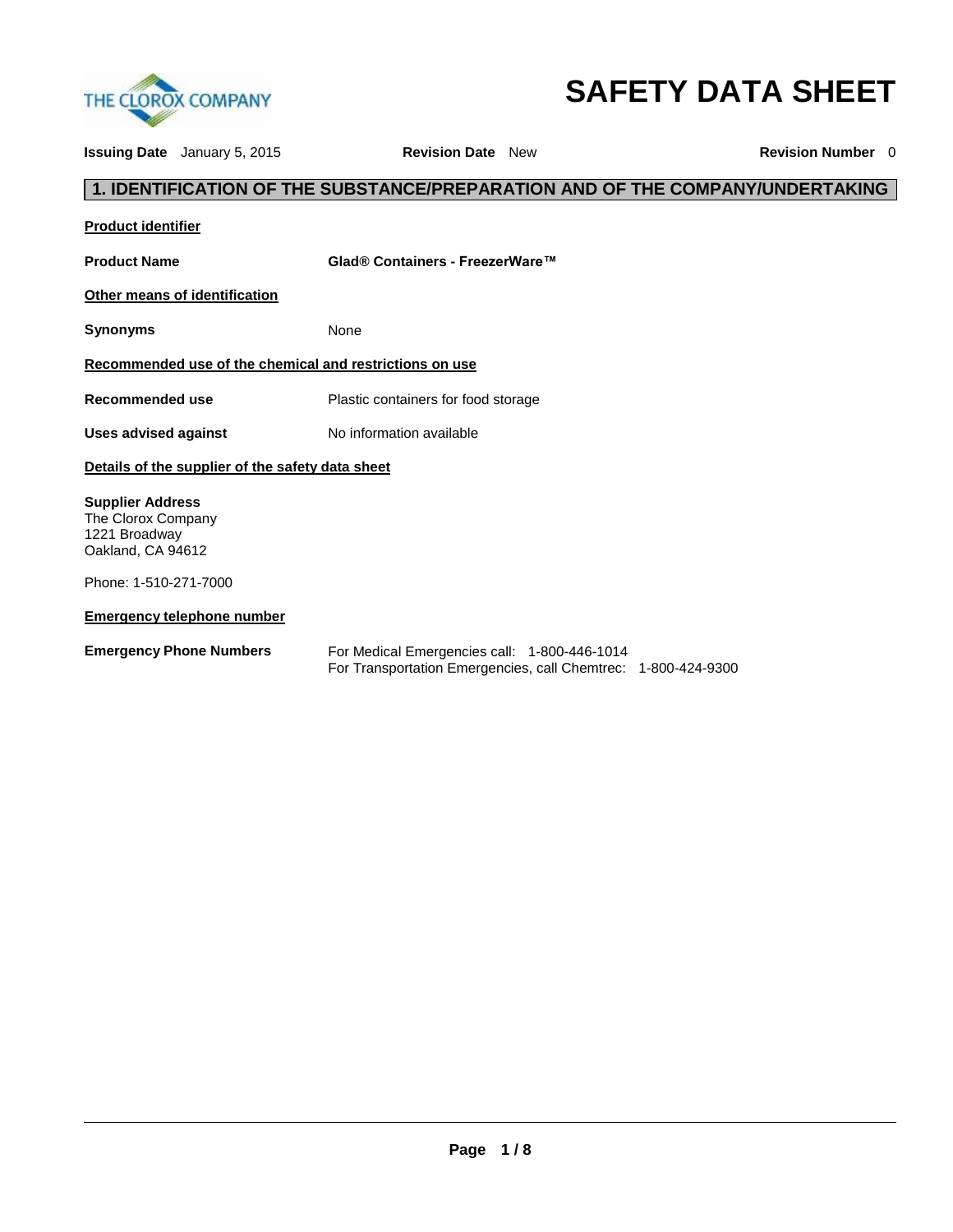# **2. HAZARDS IDENTIFICATION**

# **Classification**

This product is not considered hazardous by the 2012 OSHA Hazard Communication Standard (29 CFR 1910.1200). This product is an article and, as such, does not require an SDS per the OSHA hazard communication standard.

#### **GHS Label elements, including precautionary statements**

## **Emergency Overview**

|                                  |                                                                                                              |                             | This product is not considered hazardous by the 2012 OSHA Hazard Communication Standard (29 CFR 1910.1200). |                  |  |
|----------------------------------|--------------------------------------------------------------------------------------------------------------|-----------------------------|-------------------------------------------------------------------------------------------------------------|------------------|--|
|                                  | Appearance Clear, light blue                                                                                 | Physical State Hard plastic |                                                                                                             | <b>Odor</b> None |  |
| None                             | <b>Precautionary Statements - Prevention</b>                                                                 |                             |                                                                                                             |                  |  |
| None                             | <b>Precautionary Statements - Response</b>                                                                   |                             |                                                                                                             |                  |  |
| None                             | <b>Precautionary Statements - Storage</b>                                                                    |                             |                                                                                                             |                  |  |
| None                             | <b>Precautionary Statements - Disposal</b>                                                                   |                             |                                                                                                             |                  |  |
|                                  | Hazards not otherwise classified (HNOC)<br>30% of the mixture consists of ingredient(s) of unknown toxicity. |                             |                                                                                                             |                  |  |
| <b>Unknown Toxicity</b><br>None. |                                                                                                              |                             |                                                                                                             |                  |  |
| Other information<br>None.       |                                                                                                              |                             |                                                                                                             |                  |  |
| None known.                      | <b>Interactions with Other Chemicals</b>                                                                     |                             |                                                                                                             |                  |  |

# **3. COMPOSITION/INFORMATION ON INGREDIENTS**

This product contains no substances that at their given concentrations are considered to be hazardous to health.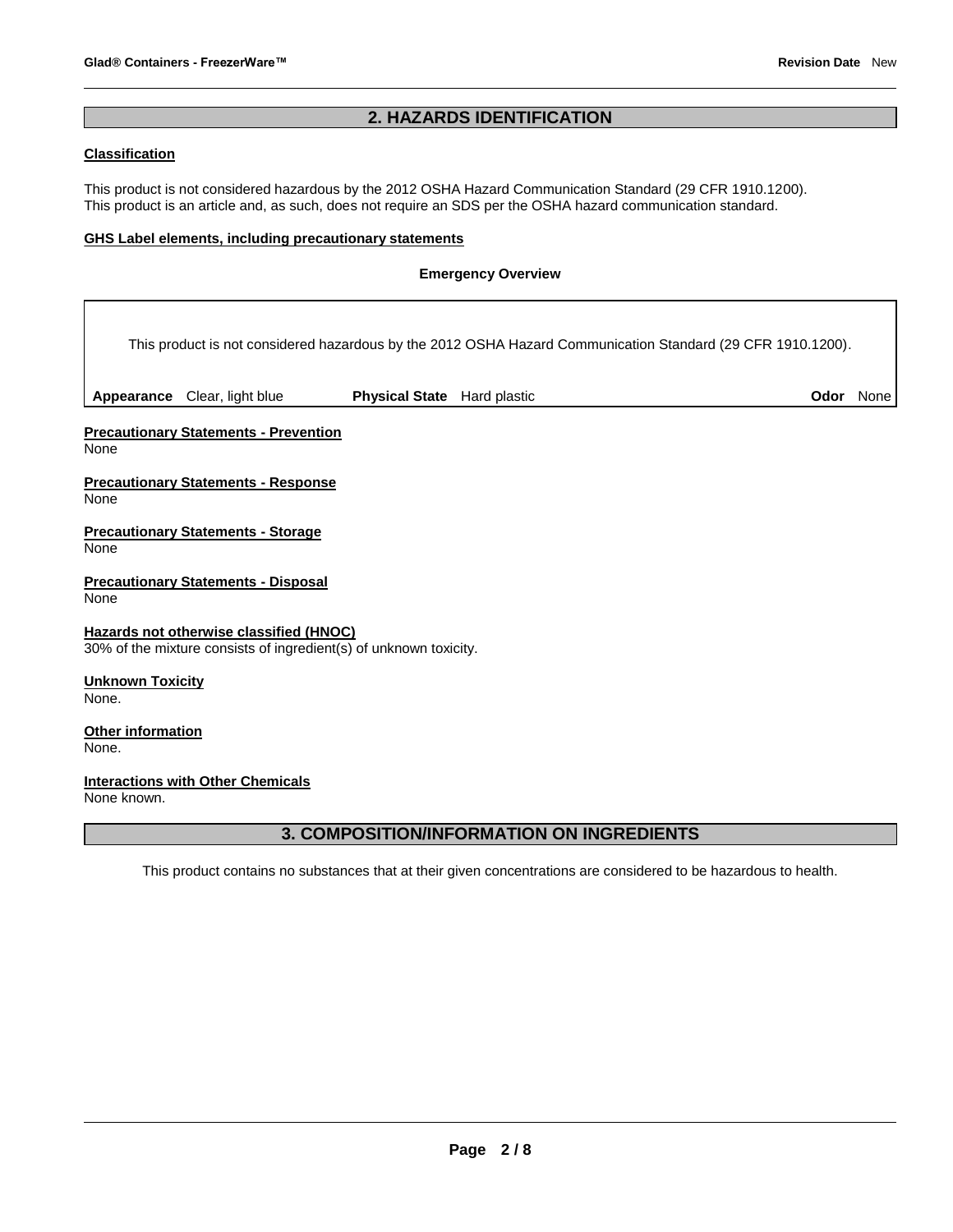## **4. FIRST AID MEASURES**

| <b>First aid measures</b>                                                  |                                                                    |  |  |  |  |
|----------------------------------------------------------------------------|--------------------------------------------------------------------|--|--|--|--|
| <b>General Advice</b>                                                      | Show this safety data sheet to the doctor in attendance.           |  |  |  |  |
| <b>Eye Contact</b>                                                         | None specified.                                                    |  |  |  |  |
| <b>Skin Contact</b>                                                        | None specified.                                                    |  |  |  |  |
| <b>Inhalation</b>                                                          | None specified.                                                    |  |  |  |  |
| Ingestion                                                                  | Drink a glassful of water. Call a doctor or poison control center. |  |  |  |  |
| Most important symptoms and effects, both acute and delayed                |                                                                    |  |  |  |  |
| <b>Most Important Symptoms and</b><br><b>Effects</b>                       | None known.                                                        |  |  |  |  |
| Indication of any immediate medical attention and special treatment needed |                                                                    |  |  |  |  |
| <b>Notes to Physician</b>                                                  | Treat symptomatically.                                             |  |  |  |  |
| <b>5. FIRE-FIGHTING MEASURES</b>                                           |                                                                    |  |  |  |  |

#### **Suitable Extinguishing Media**

Use extinguishing measures that are appropriate to local circumstances and the surrounding environment.

#### **Unsuitable Extinguishing Media**

CAUTION: Use of water spray when fighting fire may be inefficient.

#### **Specific Hazards Arising from the Chemical**

None known.

# **Hazardous Combustion Products**

Oxides of carbon.

#### **Explosion Data**

**Sensitivity to Mechanical Impact** No.

**Sensitivity to Static Discharge Mo.** 

## **Protective equipment and precautions for firefighters**

As in any fire, wear self-contained breathing apparatus pressure-demand, MSHA/NIOSH (approved or equivalent) and full protective gear.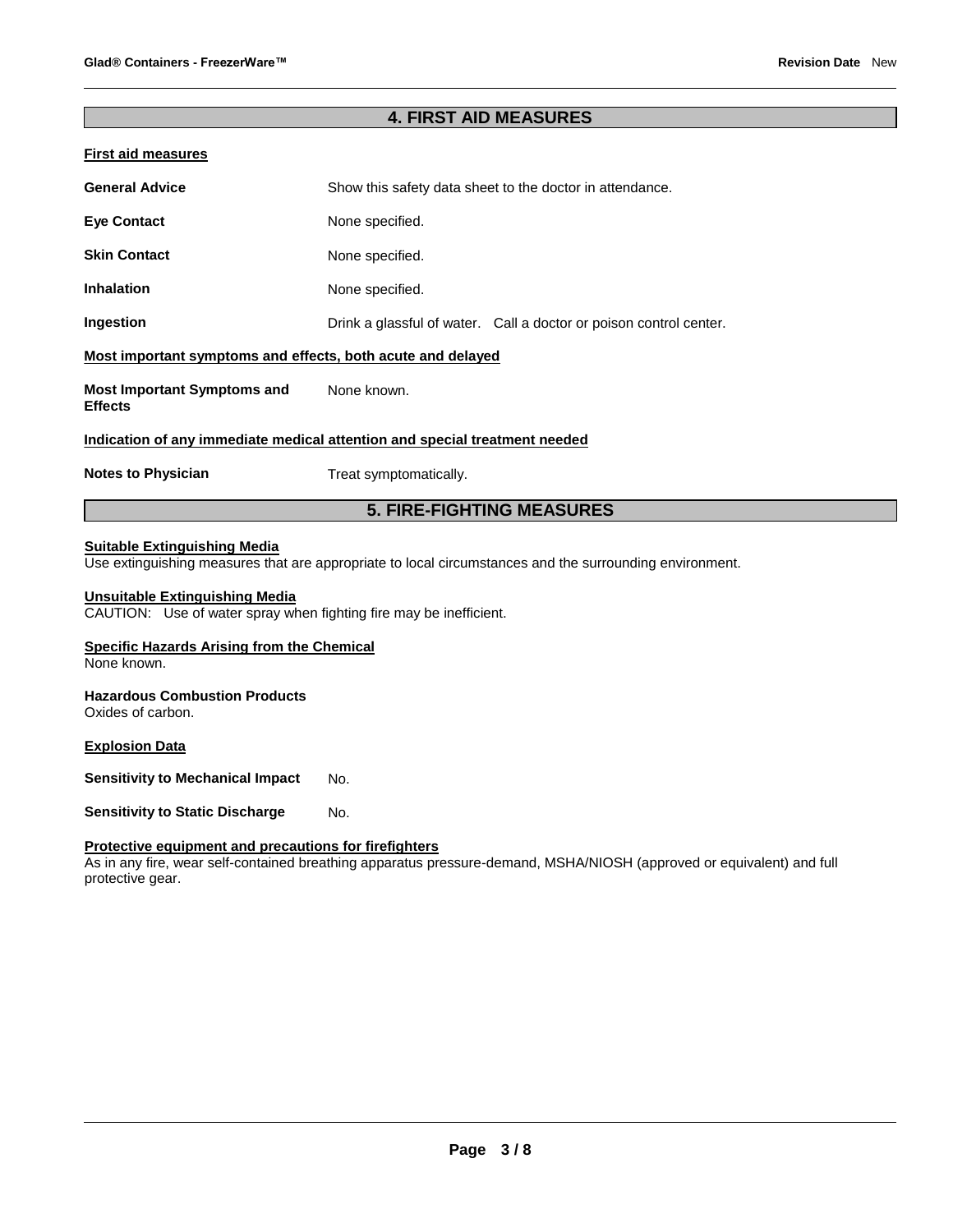# **6. ACCIDENTAL RELEASE MEASURES Personal precautions, protective equipment and emergency procedures Personal Precautions None required. Other Information <b>Refer** to protective measures listed in Sections 7 and 8. **Environmental precautions Environmental Precautions** See Section 12 for additional ecological information. **Methods and material for containment and cleaning up Methods for Containment None specified. Methods for Cleaning Up <b>Containerize. 7. HANDLING AND STORAGE Precautions for safe handling** Handling **Handle in accordance with good industrial hygiene and safety practice. Conditions for safe storage, including any incompatibilities Storage Storage Reserve Storage Storage Storage Storage Storage Storage Storage Storage Storage Storage Storage Storage Storage Storage Storage Storage Storage Storage Storage Storage Storage Storage Storage Storage Stora Incompatible Products** None known. **8. EXPOSURE CONTROLS/PERSONAL PROTECTION Control parameters Exposure Guidelines** This product does not contain any ingredients with occupational exposure limits that are at concentrations below their cut-off values/concentrations and that contribute to the hazard classification of the product. **Appropriate engineering controls Engineering Measures** Showers Eyewash stations Ventilation systems **Individual protection measures, such as personal protective equipment Eye/Face Protection** No protective equipment is required. **Skin and Body Protection** No protective equipment is required. **Respiratory Protection No protective equipment is required**

#### **Hygiene Measures** Handle in accordance with good industrial hygiene and safety practice.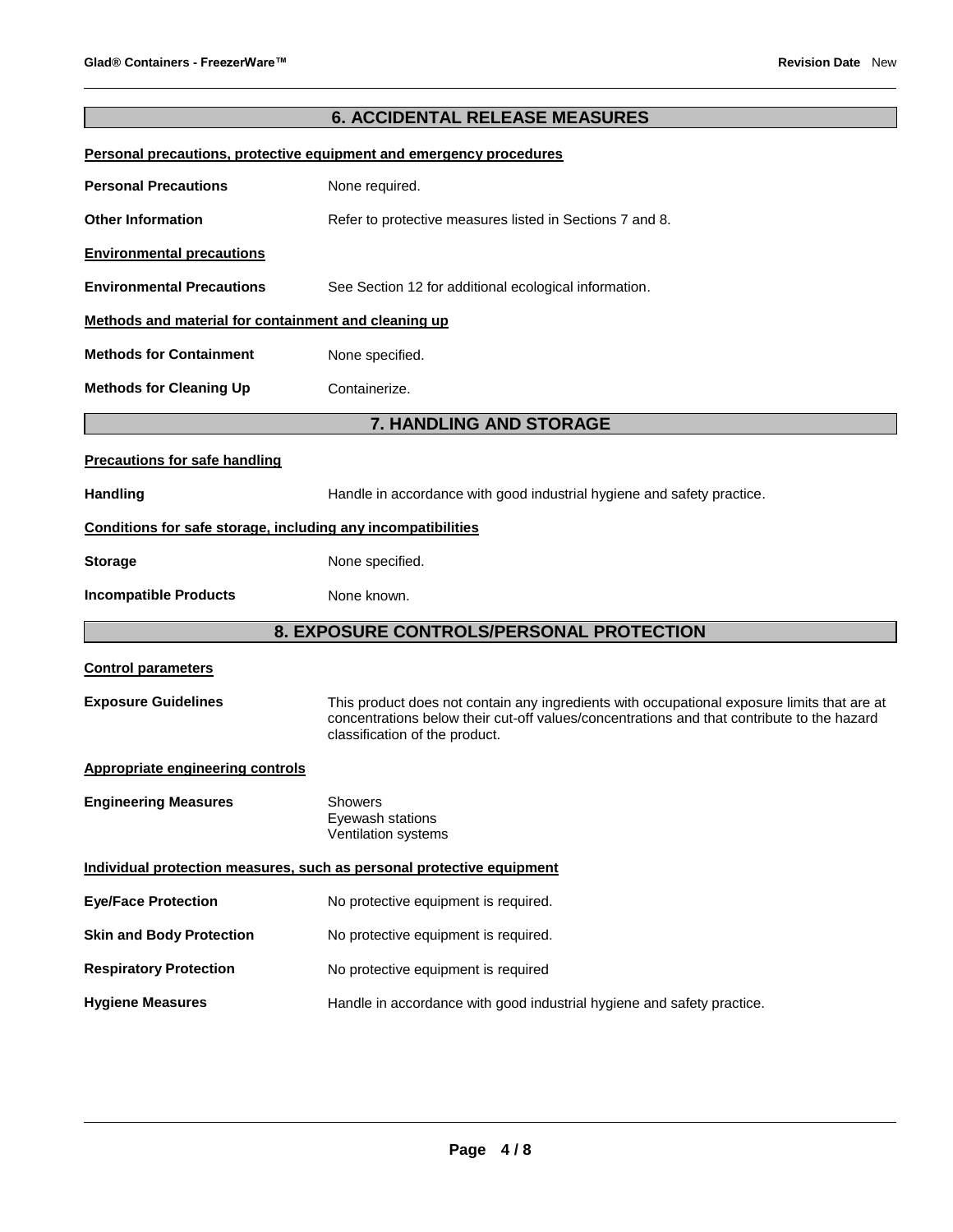# **9. PHYSICAL AND CHEMICAL PROPERTIES**

# **Physical and Chemical Properties**

| <b>Physical State</b>                                   | Hard plastic      |                       |                          |
|---------------------------------------------------------|-------------------|-----------------------|--------------------------|
| Appearance                                              | Clear             | Odor                  | None                     |
| Color                                                   | Light blue        | <b>Odor Threshold</b> | No information available |
| Property                                                | <b>Values</b>     | <b>Remarks/Method</b> |                          |
| рH                                                      | Not applicable    | None known            |                          |
| <b>Melting/freezing point</b>                           | No data available | None known            |                          |
| Boiling point / boiling range                           | No data available | None known            |                          |
| <b>Flash Point</b>                                      | No data available | None known            |                          |
| <b>Evaporation rate</b>                                 | No data available | None known            |                          |
| <b>Flammability (solid, gas)</b>                        | No data available | None known            |                          |
| <b>Flammability Limits in Air</b>                       |                   |                       |                          |
| <b>Upper flammability limit</b>                         | No data available | None known            |                          |
| <b>Lower flammability limit</b>                         | No data available | None known            |                          |
| Vapor pressure                                          | No data available | None known            |                          |
| Vapor density                                           | No data available | None known            |                          |
| <b>Specific Gravity</b>                                 | No data available | None known            |                          |
| <b>Water Solubility</b>                                 | Insoluble.        | None known            |                          |
| Solubility in other solvents                            | No data available | None known            |                          |
| Partition coefficient: n-octanol/waterNo data available |                   | None known            |                          |
| <b>Autoignition temperature</b>                         | No data available | None known            |                          |
| <b>Decomposition temperature</b>                        | No data available | None known            |                          |
| <b>Kinematic viscosity</b>                              | No data available | None known            |                          |
| <b>Dynamic viscosity</b>                                | No data available | None known            |                          |
| <b>Explosive Properties</b>                             | Not explosive     |                       |                          |
| <b>Oxidizing Properties</b>                             | No data available |                       |                          |
| <b>Other Information</b>                                |                   |                       |                          |
| <b>Softening Point</b>                                  | No data available |                       |                          |
| VOC Content (%)                                         | No data available |                       |                          |
| <b>Particle Size</b>                                    | No data available |                       |                          |
| <b>Particle Size Distribution</b>                       | No data available |                       |                          |

# **10. STABILITY AND REACTIVITY**

#### **Reactivity**

No information available.

#### **Chemical stability**

Stable under recommended storage conditions.

**Possibility of Hazardous Reactions** None known.

**Conditions to avoid** None known.

**Incompatible materials** None known.

**Hazardous Decomposition Products** None known.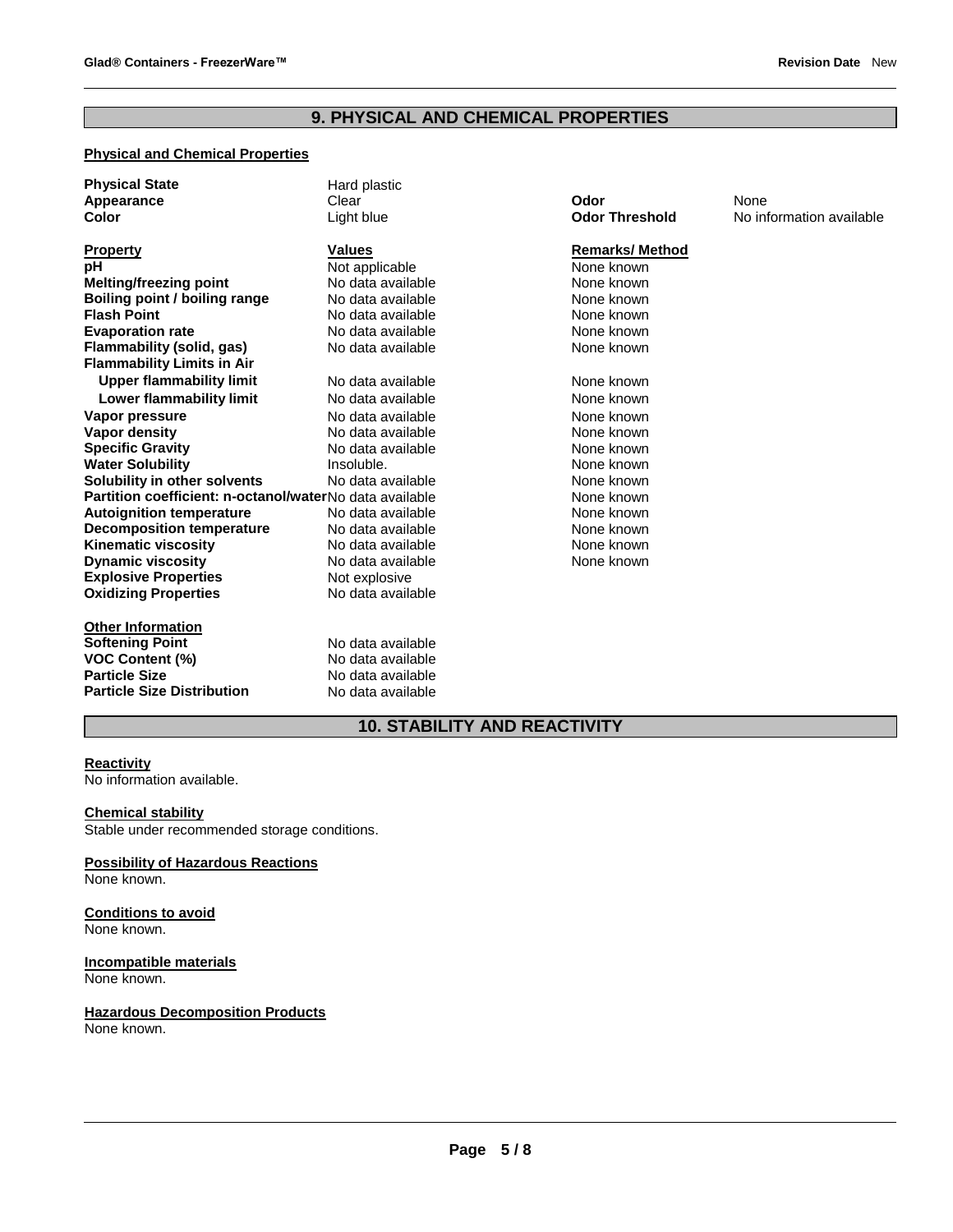# **11. TOXICOLOGICAL INFORMATION**

## **Information on likely routes of exposure**

| <b>Product Information</b>                                                                 |                                                                                            |  |  |  |
|--------------------------------------------------------------------------------------------|--------------------------------------------------------------------------------------------|--|--|--|
| <b>Inhalation</b>                                                                          | Not an inhalation hazard.                                                                  |  |  |  |
| <b>Eye Contact</b>                                                                         | Not an eye hazard.                                                                         |  |  |  |
| <b>Skin Contact</b>                                                                        | Not a dermal hazard.                                                                       |  |  |  |
| Ingestion                                                                                  | Not an ingestion hazard.                                                                   |  |  |  |
| Information on toxicological effects                                                       |                                                                                            |  |  |  |
| <b>Symptoms</b>                                                                            | None known.                                                                                |  |  |  |
| Delayed and immediate effects as well as chronic effects from short and long-term exposure |                                                                                            |  |  |  |
| Sensitization                                                                              | No information available.                                                                  |  |  |  |
| <b>Mutagenic Effects</b>                                                                   | No information available.                                                                  |  |  |  |
| <b>Carcinogenicity</b>                                                                     | Contains no ingredients listed as a carcinogen.                                            |  |  |  |
| <b>Reproductive Toxicity</b>                                                               | No information available.                                                                  |  |  |  |
| <b>STOT - single exposure</b>                                                              | No information available.                                                                  |  |  |  |
| <b>STOT - repeated exposure</b><br><b>Chronic Toxicity</b><br><b>Target Organ Effects</b>  | No information available.<br>No known effect based on information supplied.<br>None known. |  |  |  |
| <b>Aspiration Hazard</b>                                                                   | Not an aspiration hazard.                                                                  |  |  |  |

#### **Numerical measures of toxicity - Product Information**

**The following values are calculated based on chapter 3.1 of the GHS document** No information available.

**12. ECOLOGICAL INFORMATION** 

#### **Ecotoxicity** No information available.

**Persistence and Degradability**

No information available.

# **Bioaccumulation**

No information available.

# **Other adverse effects**

No information available.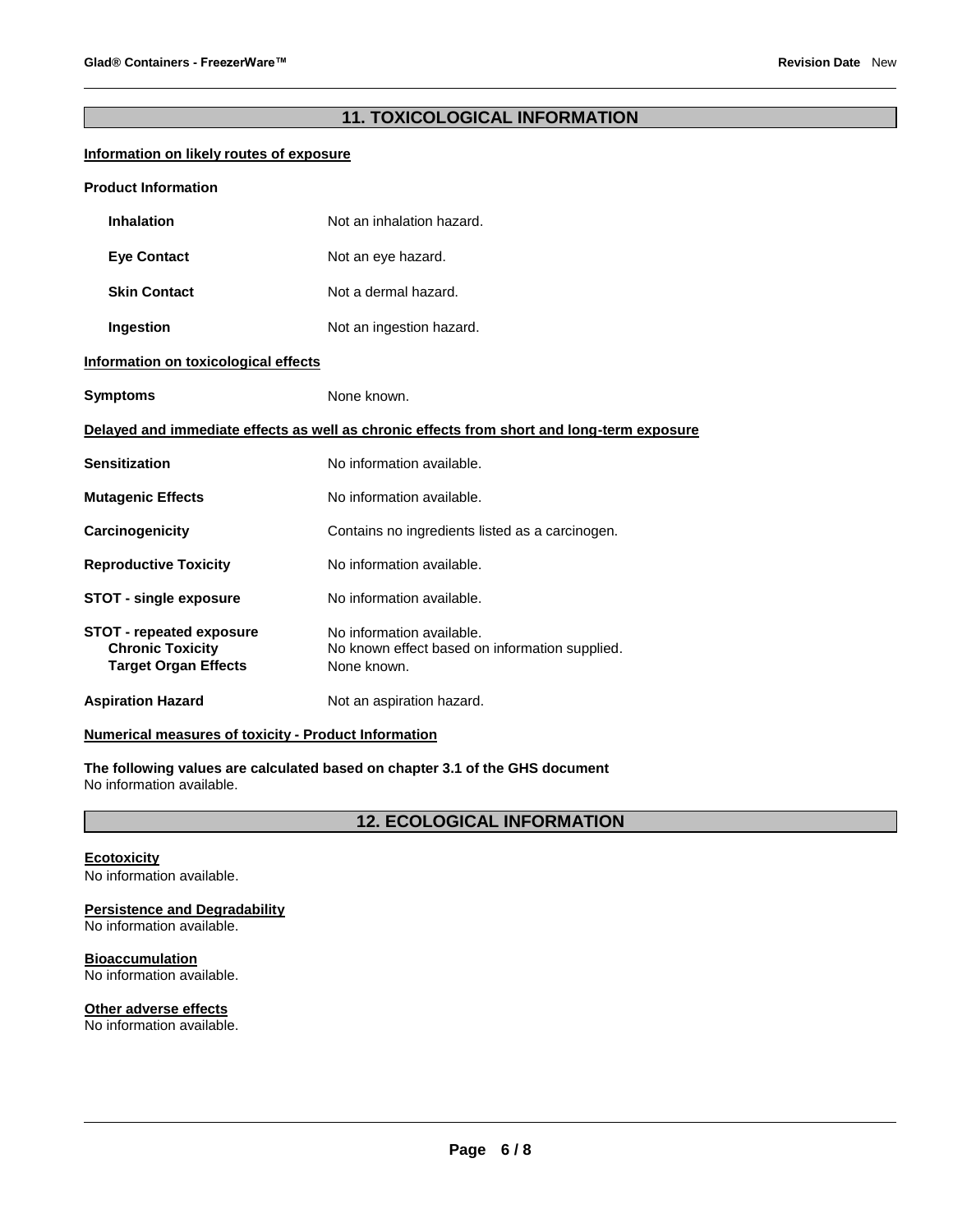# **13. DISPOSAL CONSIDERATIONS**

#### **Disposal methods**

Dispose of in accordance with all applicable federal, state, and local regulations.

#### **Contaminated Packaging**

Dispose of in accordance with all applicable federal, state, and local regulations.

|                 | <b>14. TRANSPORT INFORMATION</b> |
|-----------------|----------------------------------|
| <u>DOT</u>      | Not regulated.                   |
| <u>TDG</u>      | Not regulated.                   |
| <u>ICAO</u>     | Not regulated.                   |
| <b>IATA</b>     | Not regulated                    |
| <b>IMDG/IMO</b> | Not regulated                    |

# **15. REGULATORY INFORMATION**

#### **Chemical Inventories**

**TSCA All components of this product are either on the TSCA 8(b) Inventory or otherwise exempt** from listing. **DSL/NDSL** All components are on the DSL or NDSL.

**TSCA** - United States Toxic Substances Control Act Section 8(b) Inventory **DSL/NDSL** - Canadian Domestic Substances List/Non-Domestic Substances List

## **U.S. Federal Regulations**

#### **SARA 313**

Section 313 of Title III of the Superfund Amendments and Reauthorization Act of 1986 (SARA). This product does not contain any chemicals which are subject to the reporting requirements of the Act and Title 40 of the Code of Federal Regulations, Part 372.

#### **SARA 311/312 Hazard Categories**

| <b>Acute Health Hazard</b>               | N٥ |
|------------------------------------------|----|
| <b>Chronic Health Hazard</b>             | N٥ |
| <b>Fire Hazard</b>                       | N٥ |
| <b>Sudden Release of Pressure Hazard</b> | N٥ |
| <b>Reactive Hazard</b>                   | N٥ |

#### **CWA (Clean Water Act)**

This product does not contain any substances regulated as pollutants pursuant to the Clean Water Act (40 CFR 122.21 and 40 CFR 122.42).

#### **CERCLA**

This material, as supplied, does not contain any substances regulated as hazardous substances under the Comprehensive Environmental Response Compensation and Liability Act (CERCLA) (40 CFR 302) or the Superfund Amendments and Reauthorization Act (SARA) (40 CFR 355). There may be specific reporting requirements at the local, regional, or state level pertaining to releases of this material.